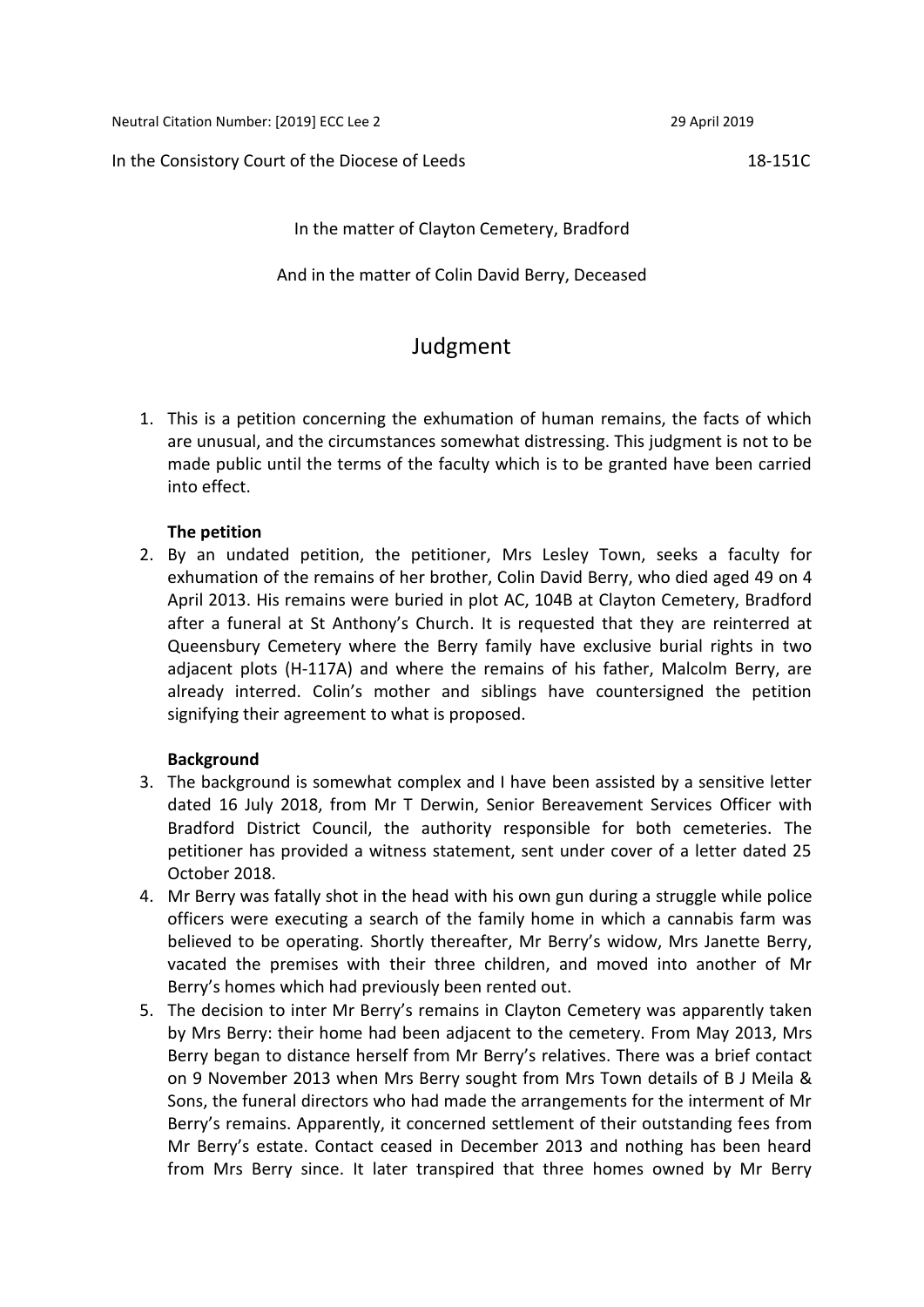(including that into which his family had moved) had been sold off shortly after his death, as had his car and other joint assets. It is understood that Mr Berry probably died intestate. There is no record of letters of administration having been taken out.

- 6. I have been shown a letter dated 3 November 2017 sent by Meila & Sons to the Ministry of Justice. It indicates that their account for acting as undertakers remained unpaid. Nothing had been received from Mrs Berry nor from Mr Berry's estate. The payment of funeral and any testamentary expenses should properly have been a first charge on the estate of Mr Berry.
- 7. Melia & Sons sought authorisation from the Ministry of Justice to transfer the rights in the grave space from Mrs Berry to Mrs Lesley Town. It is not clear on what legal basis the Ministry was invited to act. An earlier letter dated 12 September 2017 had been sent by Mrs Town (and other family members) to the Ministry of Justice making "a formal request for change of ownership of the burial plot". No basis is stated as to the source of the power which the Ministry of Justice was being asked to exercise. Exclusive burial rights are matters of private law as between the local authority and the 'owner' of each individual plot. Apparently there was no written contract between Melia & Sons and Mrs Berry.
- 8. The correspondence with the Ministry of Justice arose from the fact that Mrs Berry and her children seemed to have left the area without leaving any forwarding address.
- 9. Mr Derwin's letter indicates that on various occasions signs (of which I have seen an example) were left at the grave (which remains unmarked) asking Mrs Berry to contact Bereavement Services, including a period from April to June 2018. Nothing was heard.
- 10. A more recent letter from Melia & Sons, indicates they received a letter from one T H Estley, claiming to be a solicitor acting on behalf of Janette Berry. It stated that the funeral fees of £5,905.00 had not been paid due to 'the insolvency on Colin Berry's estate'. Melia & Sons instructed solicitors who could find no trace of T H Estley nor any firm of solicitors for whom she might have worked.
- 11. On 10 January 2019, the Secretary of State for Justice granted a licence under section 25 of the Burial Act 1857 for the removal of the remains of Colin David Berry from Clayton Cemetery to Queensbury Cemetery. I assume the reason that a licence was sought and obtained was because (as is now known) none of Queensbury Cemetery is consecrated in accordance with the rites of the Church of England, a matter which to which I shall return later in this judgment.

### **The law on exhumation**

12. The removal of a body or any human remains which have been interred in a place burial is an offence unless it is pursuant to a faculty or a Secretary of State's licence. In *Re Sam Tai Chan (sub nom Re St Chad's, Bensham*) [2017] Fam 68, Durham Cons Ct, it was suggested that the legal tests to be applied in the northern and southern provinces were sufficiently dissimilar that petitions on identical facts might be differently determined. However, as I ventured in M Hill, *Ecclesiastical Law* (fourth edition, 2018) at paragraph 7.115

> As both tests are predicated on the operation of judicial discretion, (informed either by the right thinking churchman or the exception to a defined norm), the genuine likelihood of contradictory outcomes is remote. In any event, the benign judicial convention of the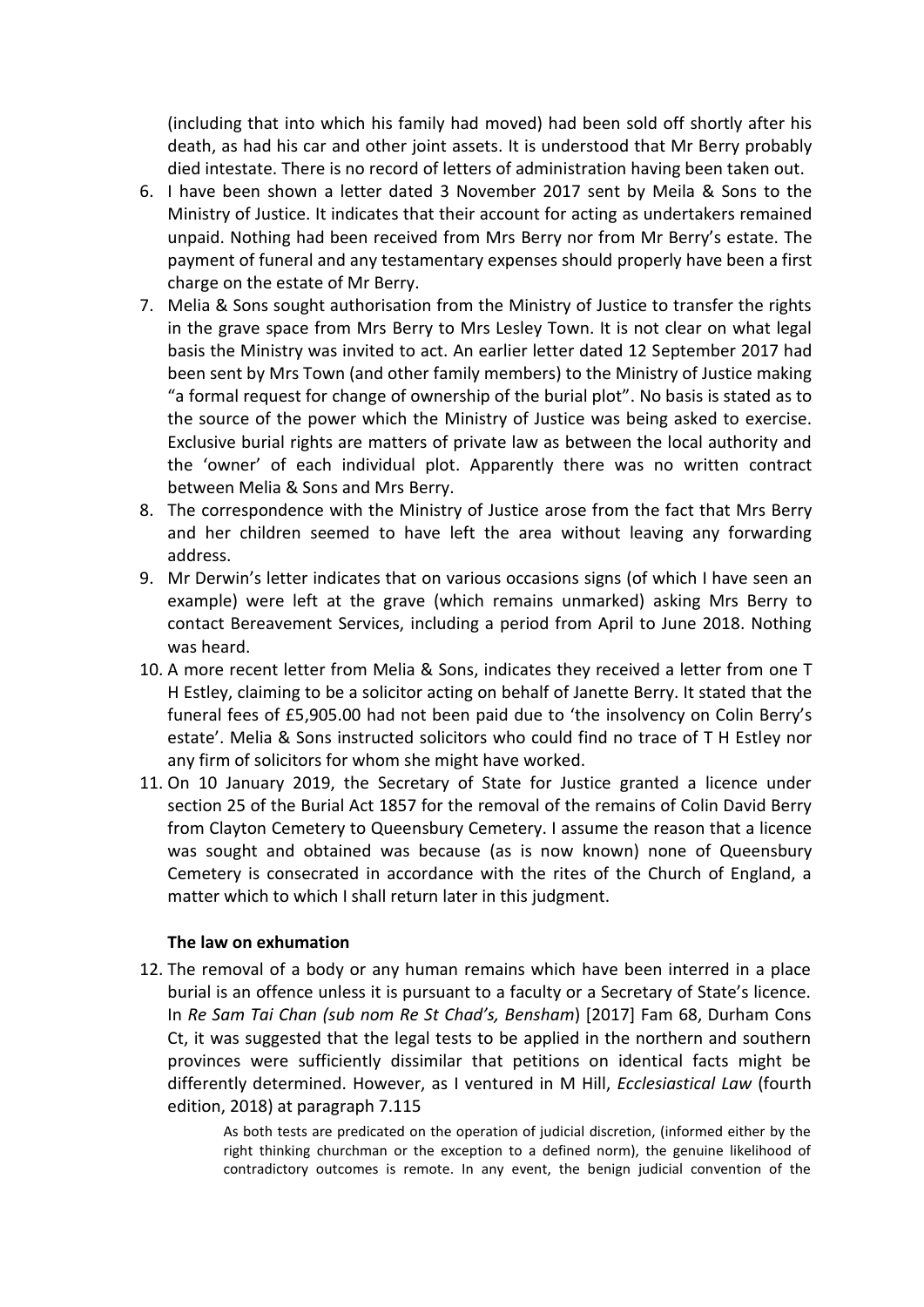ecclesiastical courts over several decades in assimilating decisions of both appellate courts into a collective jurisprudence makes the contradiction more apparent than real.

13. This widespread (though not universal) practice has now been put on a statutory footing in consequence of a new section 14A, inserted into the Ecclesiastical Jurisdiction and Care of Churches Measure 2018 by the Church of England (Miscellaneous Provisions) Measure 2018. The relevant part reads as follows:

#### **14A Decisions treated as taken by each Court**

(1) A decision of the Arches Court of Canterbury or the Chancery Court of York is to be treated by the other Court, and by the lower ecclesiastical courts in the province of the other Court, as if it were a decision which the other Court had itself taken.

14. In dioceses of the Northern Province (of which Leeds is one) it is no longer necessary to consider the test propounded by the Chancery Court of York in *Re Christ Church, Alsager*, [1999] Fam 142, to the extent that such test was revisited and re-framed by the subsequent decision of the Court of Arches in *Re Blagdon Cemetery*, [2002] Fam 299. The Court of Arches concluded that there was much to be said for reverting to the straightforward principle that a faculty for exhumation will only be exceptionally granted. It is for the petitioner to satisfy the court that there are special circumstances which justify the making of an exception from the norm that Christian burial is final. The somewhat sterile question of whether the *Alsager* and *Blagdon* tests might lead to different outcomes is now entirely academic. I note in passing that in a comprehensive recent judgment in Sheffield Consistory Court, Chancellor Singleton QC concluded on the facts of the case before her (decided prior to section 14A coming into force) that the disposal of the matter would have been the same whichever test were applied: *Re Newton, deceased* [2018] ECC She 1.

#### **Discussion**

15. It will be apparent from my prefatory remarks at the beginning of this judgment, that I consider this to be a highly exceptional case. The examples of exceptionality given by the Court of Arches in *Blagdon* do not purport to be exhaustive and it is unnecessary to 'shoe horn' this case into one or more of the categories discussed in the judgment. In my assessment, the petitioners have satisfied me on the evidence that the place of interment for Mr Berry was not one discussed and agreed by his wider family, that the trauma of his death from a gunshot wound inflicted during a police raid gave rise to a febrile situation which denied all concerned the luxury of informed decision making. A rift within the family was in gestation. The subsequent disappearance of Mr Berry's widow and children in unexplained circumstances, has created an 'abandoned' (and still unmarked) grave, the rights in relation to which still vest in Mrs Berry whose whereabouts are unknown. Whilst the agreement of family members and the difficulties in visiting a grave would not, of themselves (whether individually or cumulatively) satisfy the test of exceptionality, the desire to create a family grave was a feature which found favour with the court in *Blagdon.*  However, this is not something which I regard as determinative, albeit it adds to the argument of exceptionality which I have already outlined.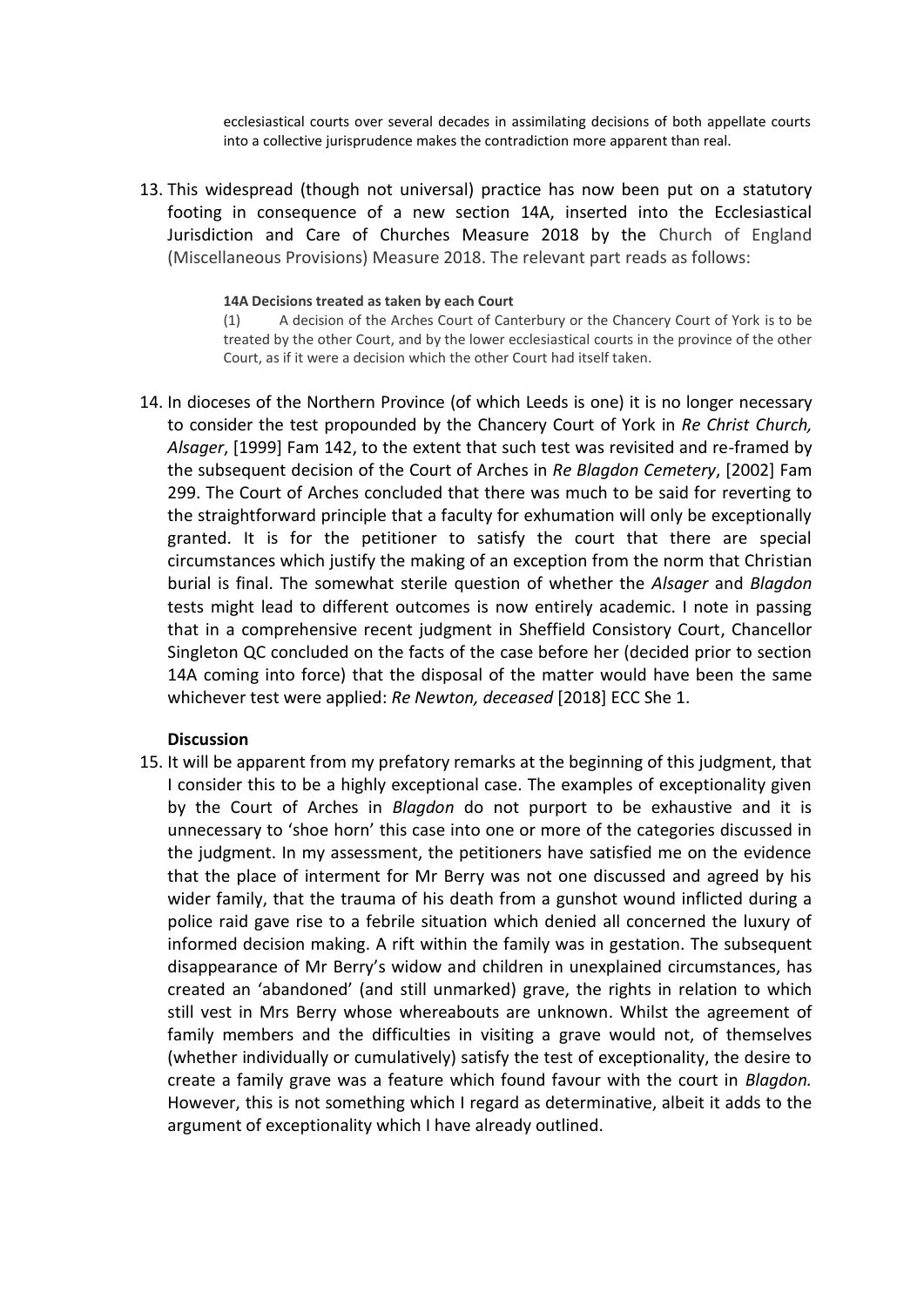- 16. The Court's difficulty, however, lay in the fact that (as is now known) none of the cemetery where it is proposed that Mr Berry's remains be re-interred is consecrated. I made it clear to the petitioners that the Court would not countenance an exhumation unless the re-interment were to be in ground consecrated in accordance with the rites of the Church of England. Whilst the primary reason for this was doctrinal, an equally powerful justification in this instance was the need to ensure that the new place of burial was within the jurisdiction of the Consistory Court. Whilst every effort had been made to give Mrs Berry notice of this petition, and I determined that it was in the interests of justice to proceed with the matter without her involvement, I was mindful of the power of the Court under rule 20.3 of the Faculty Jurisdiction Rules 2015 to set aside or amend any faculty. That power would be rendered nugatory were Mr Berry's remains to be placed beyond the jurisdiction of the Court. Whilst I neither desire nor expect an application on the part of Mrs Berry to set aside this judgment or the resultant faculty, justice requires that the *status quo ante* be capable of being restored in the event that she does so.
- 17. Here I express my thanks, once again, to Mr Derwin, on behalf of Bradford City Council for signifying its consent to the land in which these particular plots stand being consecrated, and the cemetery's records revised accordingly. The family of those already interred in the Berry family grave have indicated their agreement to this proposal. I have made enquiry of the registrar and bishop as to their readiness to consecrate the land in question and both Mr Foskett and the Right Reverend Toby Howarth have agreed to do so.
- 18. It therefore follows, applying the exceptionality test in *Blagdon,* that a faculty may issue for the exhumation of the cremated remains of Mr Berry. It will be subject to the following conditions, in addition to the usual ones concerning seemliness and public health.
	- (1) That the exhumation is not to be carried out until the registrar has confirmed in writing that the land in Queensbury Cemetery where the remains are to be reinterred has been consecrated in accordance with the rites of the Church of England and the cemetery maps and records amended accordingly;
	- (2) That the cremated remains are all to be reinterred in the designated plot at Queensbury cemetery and nowhere else;
	- (3) That the exhumation is not to take place until the court costs have been paid in full.
- 19. The petitioners are responsible for the court costs, to include a correspondence fee for the registrar. These may be sizeable because the matter has been referred to me or to the Deputy Chancellor on several occasions and has occupied a considerable amount of registry time.
- 20. It is always painful to read of tragic circumstances and divided families. The Court cannot enquire into the conduct and motivations of individuals. The positive element of this case has been the helpful and pastoral conduct of Bradford City Council though its dedicated staff. In addition, B J Meila & Sons have behaved in an